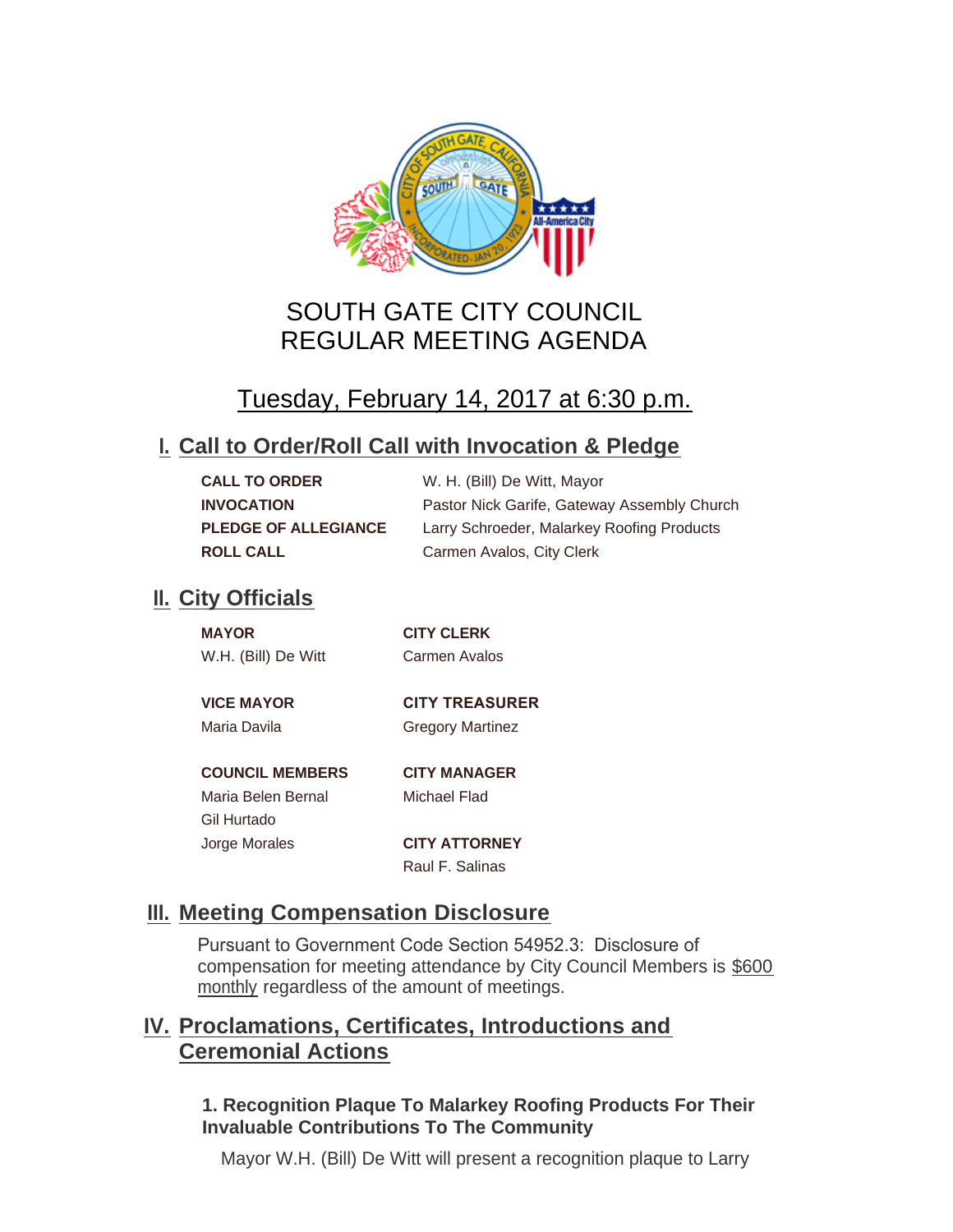Mayor W.H. (Bill) De Witt will present a recognition plaque to Larry Schroeder, Plant Manager and Palmer Malarkey, Plant Engineer from Malarkey Roofing Products for their outstanding and invaluable contributions to the community. (CD)

Documents:

#### [ITEM 1 REPORT 02142017.PDF](http://www.cityofsouthgate.org/AgendaCenter/ViewFile/Item/3681?fileID=9031)

#### **2. Introduction Of Newly Hired Or Recently Promoted Employees Will Be Continued To The City Council Meeting Of February 28, 2017**

The City Council will continue the introduction of new and promotional full-time employees hired or promoted between October 1, 2016 and December 31, 2016, to the City Council meeting of February 28, 2017. (ADMIN SERVICES)

Documents:

#### [ITEM 2 REPORT 02142017.PDF](http://www.cityofsouthgate.org/AgendaCenter/ViewFile/Item/3679?fileID=9027)

#### **3. Council Member Jorge Morales Will Make Appointments To City Commissions And Committees**

The City Council will consider making appointments to fill one vacancy on the Citizens Advisory Committee and one vacancy on the Civil Service Commission; the appointments will be ratified by a majority vote of the City Council. (ADMIN)

Documents:

#### [ITEM 3 REPORT 02142017.PDF](http://www.cityofsouthgate.org/AgendaCenter/ViewFile/Item/3678?fileID=9026)

### **Public Hearings V.**

#### **4. Resolution Adopting The Initial Study And Mitigated Negative Declaration For The Firestone Boulevard Regional Corridor Capacity Enhancements Project Will Be Continued To The City Council Meeting Of February 28, 2017**

The City Council will open the Public Hearing to consider continuing the consideration of a Resolution adopting the Initial Study/Mitigated Negative Declaration for the Firestone Boulevard Regional Corridor Capacity Enhancements Project, City Project No. 476-TRF; to the City Council meeting of February 28, 2017. (PW)

Documents:

#### [ITEM 4 REPORT 02142017.PDF](http://www.cityofsouthgate.org/AgendaCenter/ViewFile/Item/3693?fileID=9053)

### **Comments from the Audience VI.**

During this time, members of the public and staff may address the City Council regarding any items within the subject matter jurisdiction of the City Council. Comments from the audience will be limited to five (5) minutes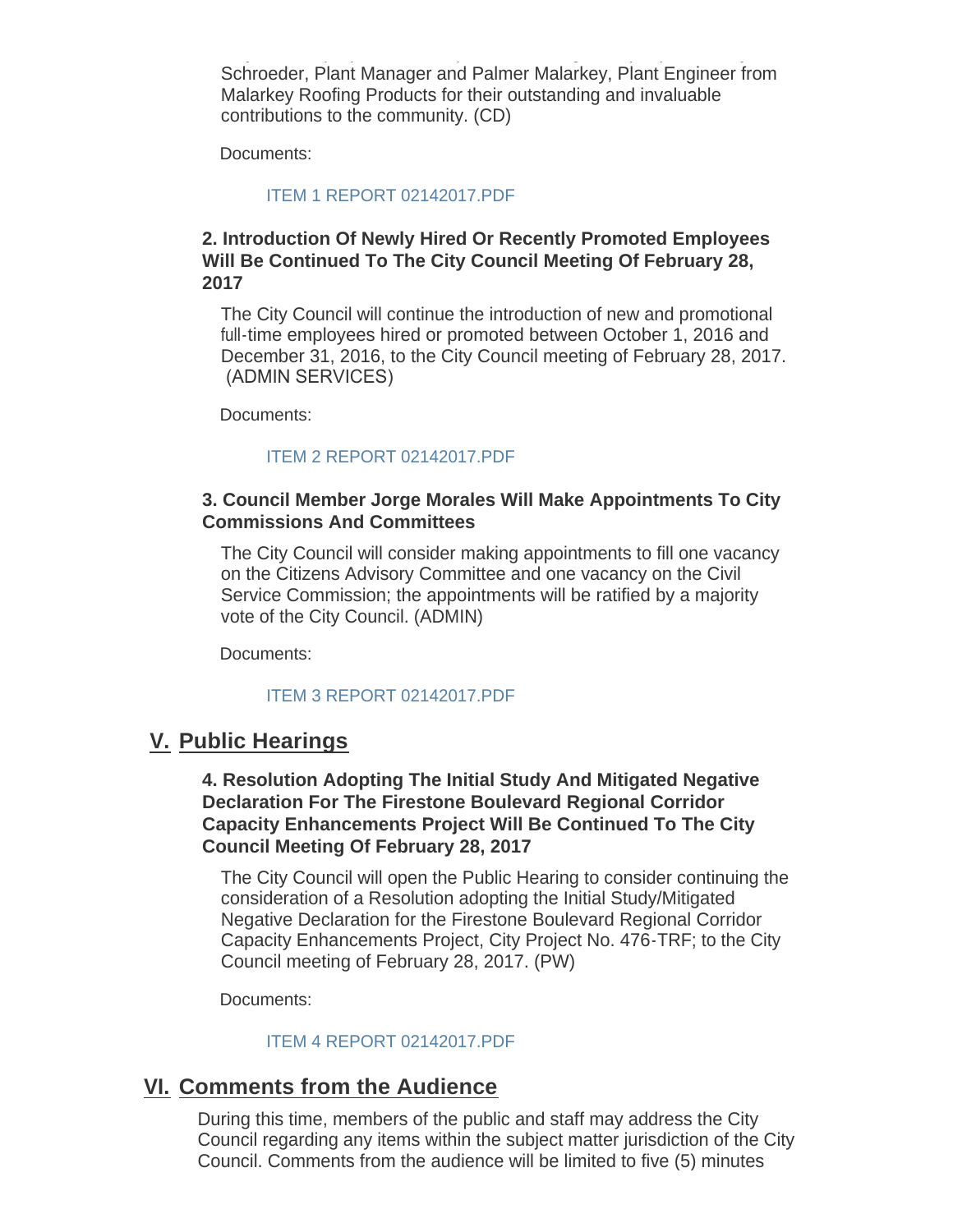$\mathcal{L}_{\mathcal{L}}$ per speaker; unless authorized by the Mayor, the time limit may not be extended by utilizing another member's time. There will be no debate or action on items not listed on the agenda unless authorized by law.

Note: The City Council desires to provide all members of the public with the opportunity to address the Council. Nevertheless, obscene language, comments intended to disrupt or interfere with the progress of the meeting or slanderous comments will not be tolerated and may result in ejection and/or may constitute a violation of South Gate Municipal Code Section 1.04.110.

## **Reports and Comments From City Officials VII.**

During this time, members of the City Council will report on matters pertaining to their service on various intergovenmental boards and commissions as a representative of the City pursuant to Assembly Bill 1234. City Council Members will also have an opportunity to comment on matters not on the agenda.

Following the City Council Members, reports and comments will be heard by the City Clerk, City Treasurer, City Manager and Department Heads.

### **Consent Calendar Items VIII.**

Agenda Items **5, 6, 7, 8, 9, and 10** are consent Calendar Items. All items including Ordinances, Resolutions and Contracts, may be approved by adoption of the Consent Calendar, individually and collectively by one (1) motion. There will be no separate discussion of these items unless Members of the City Council, the public, or staff request that specific items be removed from the Consent Calendar for separate discussion and action.

Any Motion to introduce or adopt an Ordinance on the Consent Calendar shall be: (1) a motion to waive the reading of the Ordinance and introduce the Ordinance or (2) a motion to waive the reading of the Ordinance and adopt the Ordinance, as appropriate.

#### **5. Ordinance No. 2333 Amending Chapter 5.06 (Motion Picture, Television And Photographic Production) Of The Municipal Code Updated Insurances Regulations**

The City Council will consider waiving the reading in full and adopting Ordinance No. 2333 amending certain sections of Chapter 5.06 (Motion Picture, Television and Photographic Production), of Title 5 (Streets and Sidewalks), of the South Gate Municipal Code pertaining to requirements and procedures for the recording of visual images.

Documents:

#### [ITEM 5 REPORT 02142017.PDF](http://www.cityofsouthgate.org/AgendaCenter/ViewFile/Item/3677?fileID=9025)

**6. Amendment No. 3 To Contract No. 2796, MOU With Metro Extending The Grant Funds Lapsing Date For The Firestone Boulevard Capacity Improvement Project**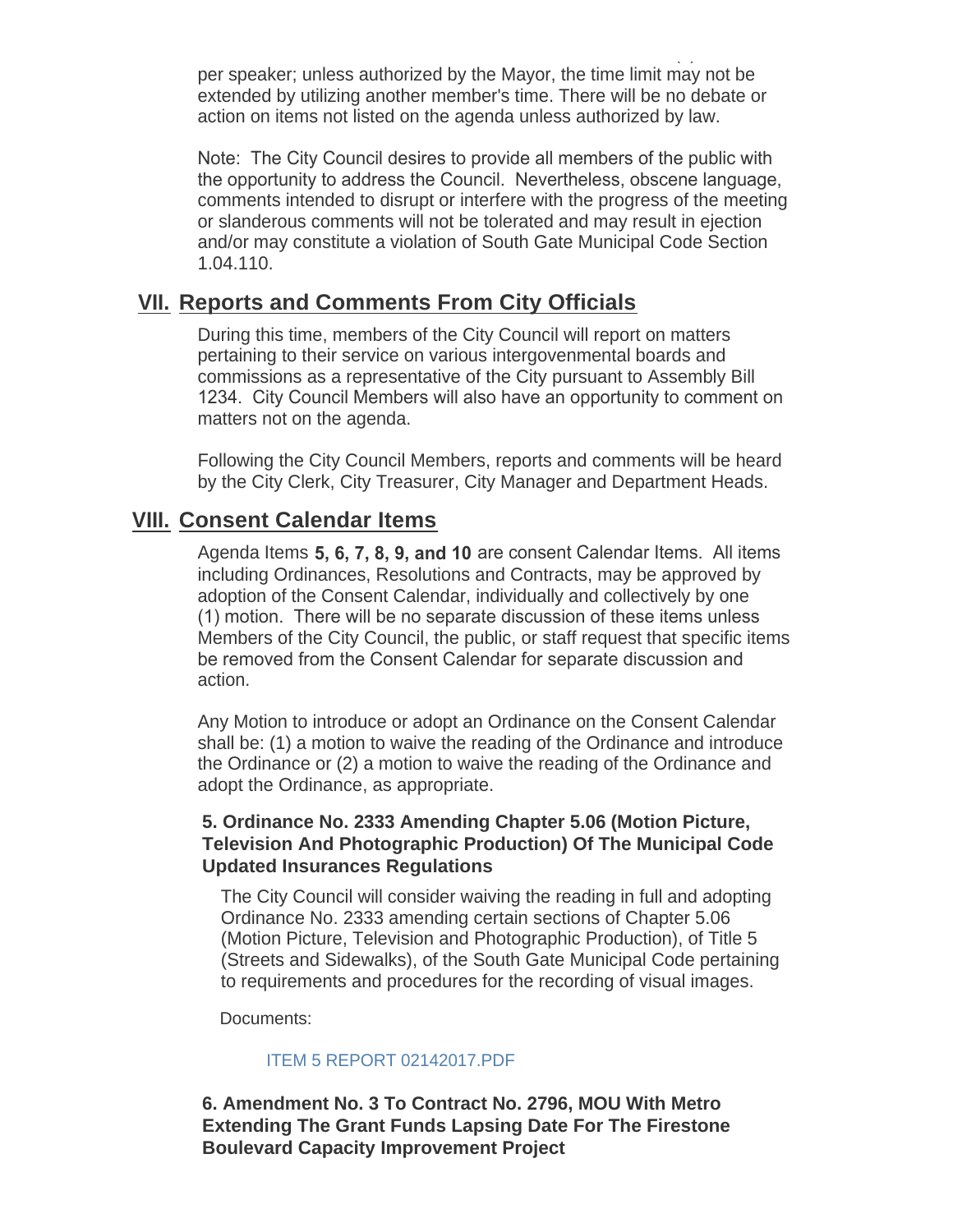The City Council will consider:

a. Approving Amendment No. 3 to Contract No. 2796, Memorandum of Understanding with the Los Angeles County Metropolitan Transportation Authority extending the grant funds lapsing date from June 30, 2017 to February 28, 2018 for the Firestone Boulevard Capacity Improvement Project, Metro Project ID No. F3124, City Project No. 476-TRF, for the "2009 Call for Project" Program grant funds; and

b. Authorizing the Mayor to execute Amendment No. 3 in a form acceptable to the City Attorney.

Documents:

#### [ITEM 6 REPORT 02142017.PDF](http://www.cityofsouthgate.org/AgendaCenter/ViewFile/Item/3694?fileID=9054)

#### **7. Agreement With PlaceWorks, Inc., For Review Of The Draft Environmental Impact Report/Environmental Impact Statement For The I-710 Corridor**

The City Council will consider: (PW)

a. Approving a Professional Services Agreement (**Contract** ) with PlaceWorks, Inc., to provide environmental services to review Metro's Draft Environmental Impact Review/Environmental Impact Statement (EIR/EIS) for the I-710 Corridor Project, for an amount not to exceed \$69,926; and

b. Authorizing the Mayor to execute the Agreement in a form acceptable to the City Attorney.

Documents:

#### [ITEM 7 REPORT 02142017.PDF](http://www.cityofsouthgate.org/AgendaCenter/ViewFile/Item/3705?fileID=9057)

#### **8. Change Order No. 1 To Contract No. 3182 With Canyon Springs Enterprises For The Elizabeth Reservoir And Booster Project**

The City Council will consider: (PW)

a. Approving Change Order No. 1 to Contract No. 3182 with Canyon Springs Enterprises doing business as RSH Construction Services, Inc., adding and removing construction project elements to costeffectively complete the Elizabeth Reservoir and Booster Pump Station at the Well No. 28 Site and New Well No. 29 at the Santa Fe Tank Site, City Project No. 494-WTR, which will reduce the contract amount by \$1,890; and

b. Authorizing the Director of Public Works/City Engineer to execute Change Order No. 1.

Documents: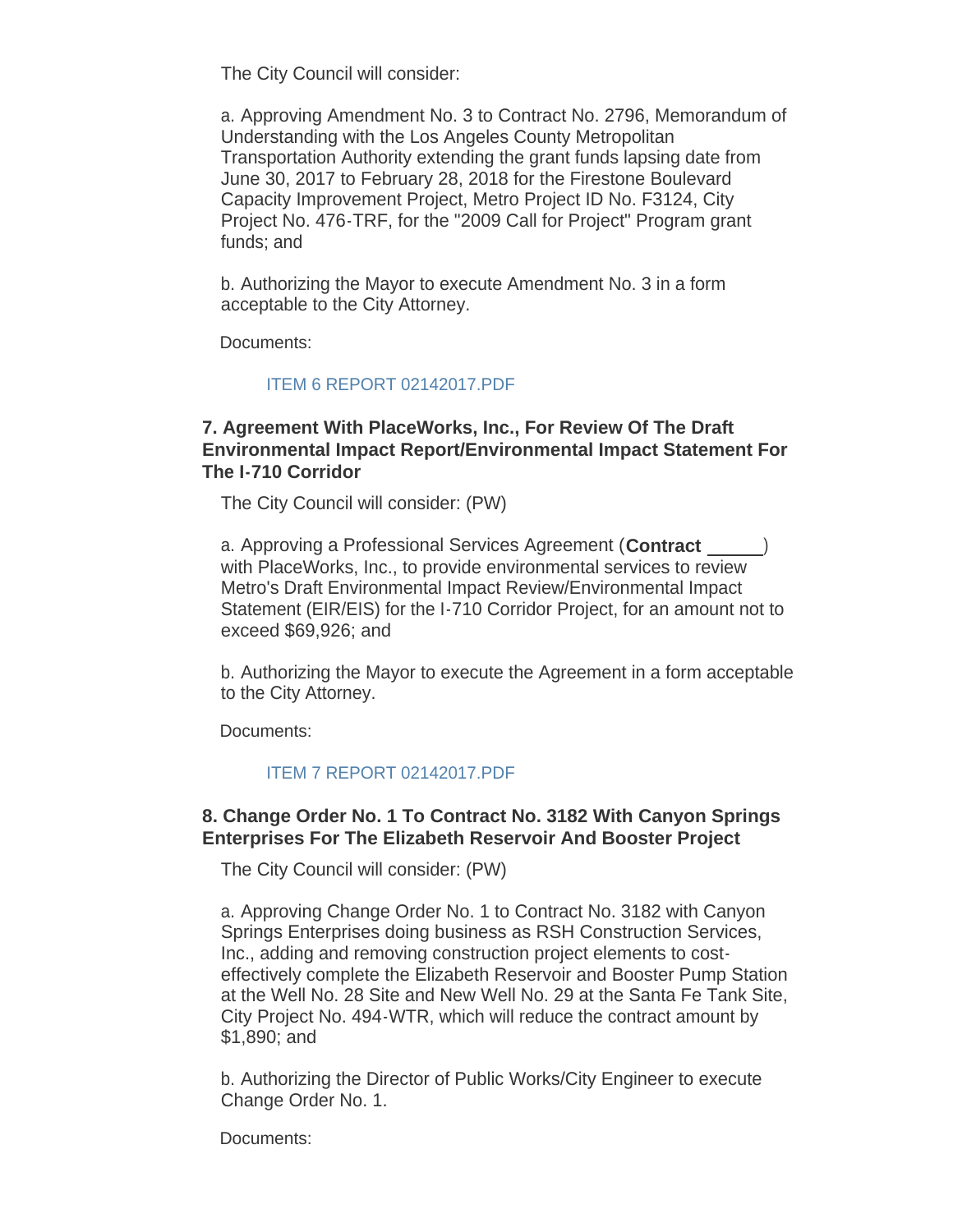#### **9. Notice Of Completion For State Street Park And Safe Route To School Cycle 8 And 9; And Appropriation Of Funds**

The City Council will consider: (PW)

a. Accepting completion, effective January 13, 2017, of the construction of State Street Park, Safe Route to School (SR2S) Cycle 8 and 9, City Project No. 487-PRK and 449-TRF, performed by Environmental Construction, Inc.;

b. Approving Change Order No. 4 in the amount of \$32,603, which is balancing change order necessary to pay for actual quantities of work completed by Environmental Construction, Inc.;

c. Authorizing the Director of Public Works/City Engineer to execute Change Order No. 4; and

d. Instructing the City Clerk to file the Notice Of Completion with the Los Angeles County Recorder's Office.

Documents:

#### [ITEM 9 REPORT 02142017.PDF](http://www.cityofsouthgate.org/AgendaCenter/ViewFile/Item/3696?fileID=9055)

#### **10. Minutes**

The City Council will consider: (CLERKS)

a. Approving the Special and Regular Meeting Minutes of December 13, 2016; and

b. Approving the Special and Regular Meeting Minutes of January 10, 2017; and

c. Approving the Special and Regular Meeting Minutes of January 24, 2017.

Documents:

#### [ITEM 10 REPORT 02142017.PDF](http://www.cityofsouthgate.org/AgendaCenter/ViewFile/Item/3682?fileID=9030)

## **IX. Reports, Recommendations and Requests**

**11. Resolution Supporting Measure H, The Los Angeles County Sales Tax Measure To Fund Homelessness Services And Prevention**

The City Council will consider adopting a **Resolution \_\_\_\_\_\_** supporting Measure H, a sales tax measure to fund homelessness services and prevention programs to be held in Los Angeles County on March 7, 2017. (CD)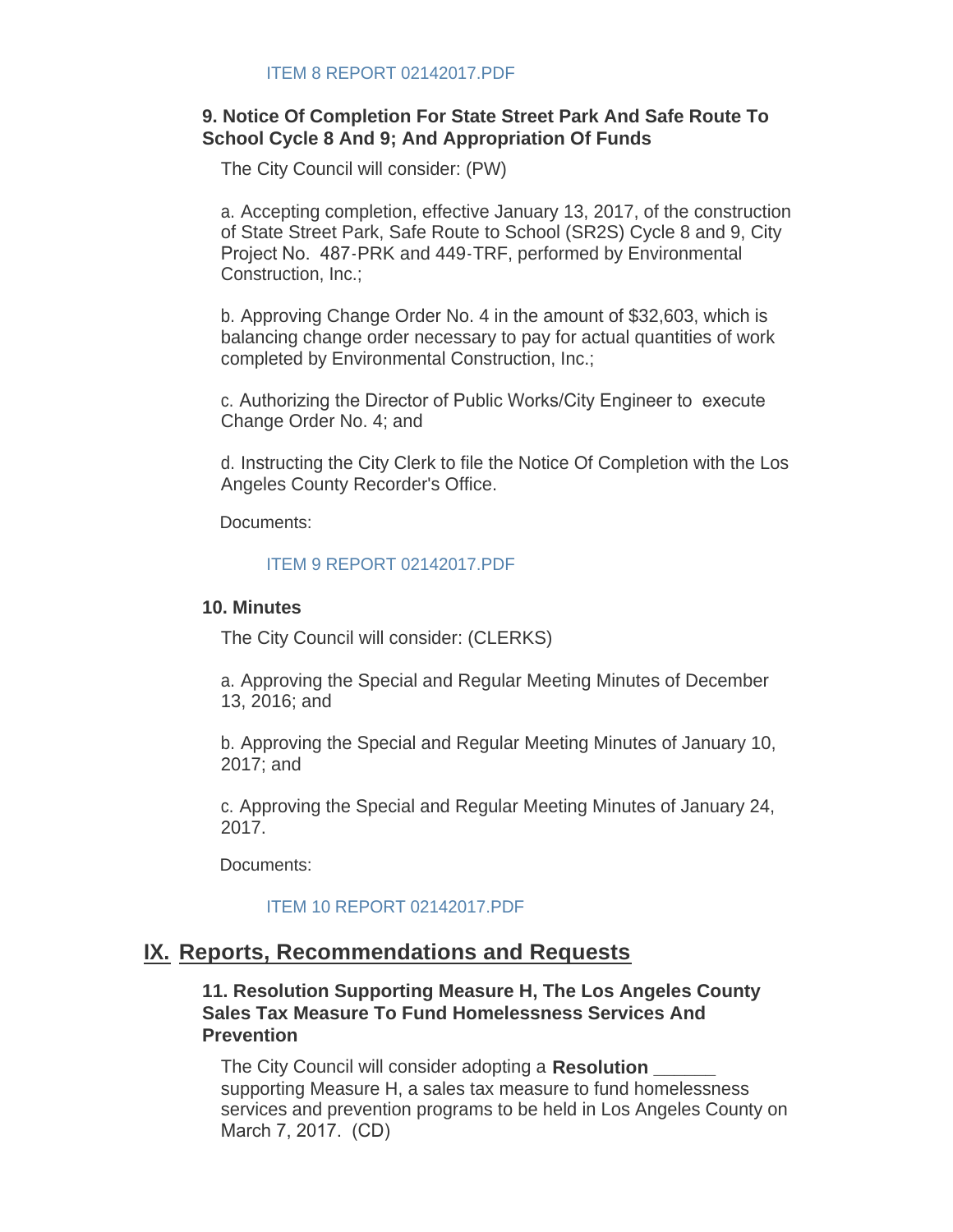Documents:

#### [ITEM 11 REPORT 02142017.PDF](http://www.cityofsouthgate.org/AgendaCenter/ViewFile/Item/3683?fileID=9032)

#### **12. Update Report For The Proposed Plans For The Tweedy Boulevard And Hollydale Specific Plans**

The City Council will consider receiving and filing an update report on the Tweedy Boulevard and Hollydale Village Specific Plans. (CD)

Documents:

#### [ITEM 12 REPORT 02142017.PDF](http://www.cityofsouthgate.org/AgendaCenter/ViewFile/Item/3674?fileID=9022)

#### **13. Update Report Pertaining To Proposition 57, The Public Safety And Rehabilitation Act**

The City Council will consider receiving and filing update report pertaining to Proposition 57, The Public Safety and Rehabilitation Act.

Documents:

#### [ITEM 13 REPORT 02142017.PDF](http://www.cityofsouthgate.org/AgendaCenter/ViewFile/Item/3676?fileID=9024)

#### **14. Guidelines For The Commercial Facade Improvement Program**

The City Council will consider approving the Commercial Facade Improvement Program guidelines.

Documents:

#### [ITEM 14 REPORT 02142017.PDF](http://www.cityofsouthgate.org/AgendaCenter/ViewFile/Item/3675?fileID=9023)

#### **15. Warrants**

The City Council will consider approving the Warrants and Cancellations for February 14, 2017. (ADMIN SERVICES)

Total of Checks: \$2,574,335.70 Voids \$ (1,588.50) Total of Payroll Deductions: \$ (274,730.82) Grand Total: \$2,298,016.38 Cancellations: 69197, 69484

Documents:

[ITEM 15 REPORT 02142017.PDF](http://www.cityofsouthgate.org/AgendaCenter/ViewFile/Item/3703?fileID=9056)

## **Adjournment X.**

I, Carmen Avalos, City Clerk, certify that a true and correct copy of the foregoing Meeting Agenda was posted February 8, 2017 at 3:30 p.m., as required by law.